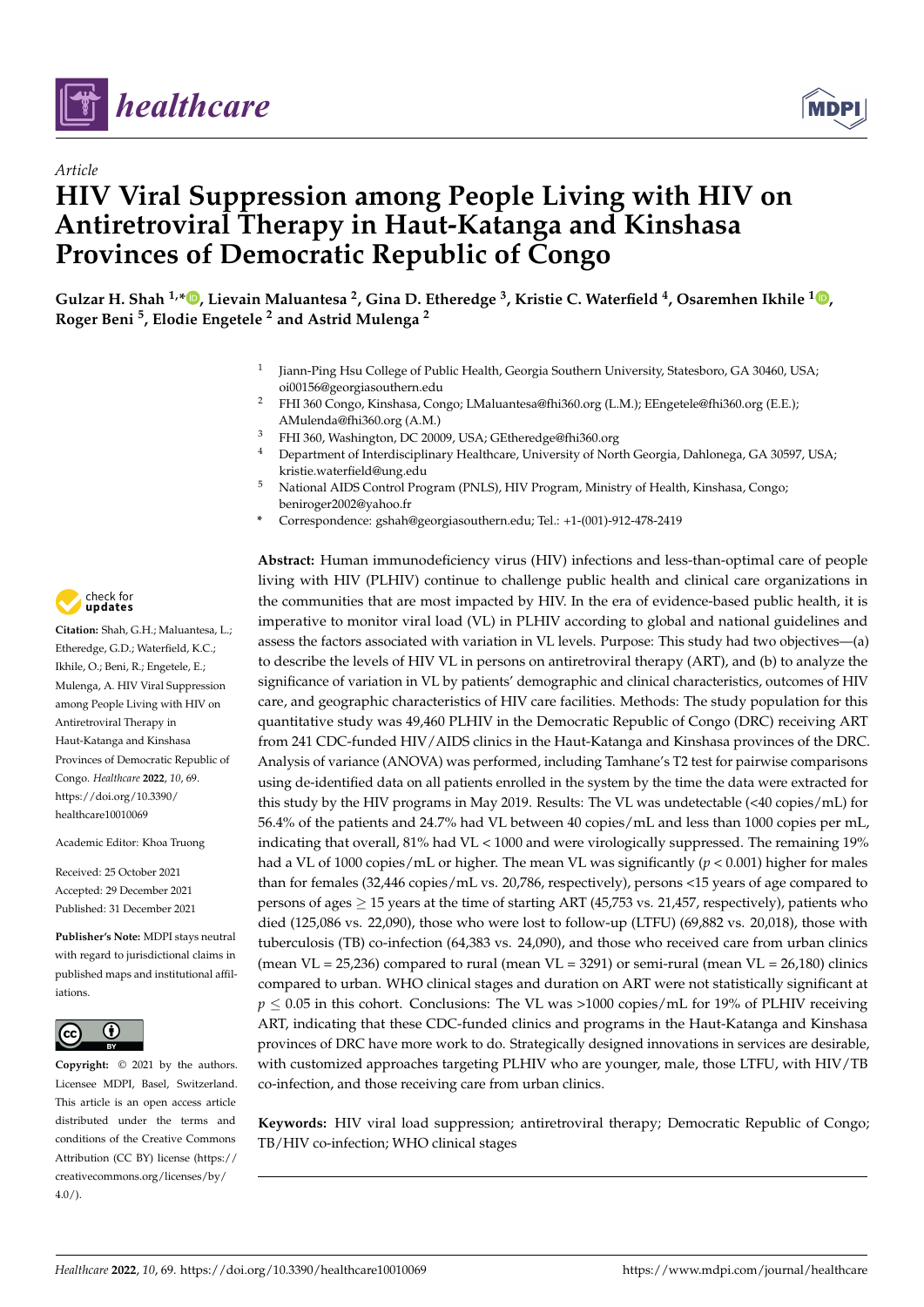# **1. Introduction**

With the advancement of technology and science, HIV has transitioned from a lifethreatening terminal illness to a manageable chronic disease. In order for patients to have an overall good prognosis, HIV prevention programs have to assess and address the severity of infection by relying on regular measurements of viral load (VL), which is described as the number of copies of HIV RNA in a milliliter of blood [\[1\]](#page-9-0). VL suppression is the most important milestone on the continuum of HIV care in the era of undetectable equals untransmittable  $(U = U)$  [\[2\]](#page-9-1). According to the Centers for Disease Control and Prevention (CDC) data, an HIV-positive patient is considered to be virally suppressed and at "effectively no risk" of transmission to an HIV-negative person when the VL is considered "durably undetectable" and remains undetectable for at least six months after the first undetectable result [\[3,](#page-9-2)[4\]](#page-9-3). Both the CDC and the World Health Organization (WHO) recognize and promote the benefits of ART for VL suppression in PLHIV [\[5,](#page-9-4)[6\]](#page-9-5). The WHO also recommends that VL monitoring be regularly conducted after PLHIV are placed on ART, with first the VL test at six months after ART initiation and annual testing thereafter [\[7\]](#page-9-6).

To eradicate HIV/AIDS by 2030, the Joint United Nations Program on HIV and AIDS (UNAIDS) developed goals that focus on diagnosis, therapy, and viral suppression. UNAIDS has set 95–95–95 targets to be met by the year 2030 [\[8\]](#page-9-7). Globally in 2019, data show that only 31% of PLHIV that are receiving ART are virally suppressed. In the western and central regions of Africa, the viral suppression rate is 45% and varies greatly by country [\[9\]](#page-9-8). According to the 2020 UNAIDS Report, the Democratic Republic of Congo (DRC) had achieved 54% of the first 95 (percentage of PLHIV who know their status), and 98% of the second 95 (percentage of PLHIV that know their status who are on ART). However, the data regarding PLHIV who are on ART and have suppressed VL (third 95) were not available [\[9\]](#page-9-8).

As HIV programs continue to prioritize their efforts in increasing the number of PLHIV that are receiving ART and subsequently have VL suppression, there is mounting clinical evidence that increases the recognition that there are many genetic and behavioral factors that can affect how a person may respond to therapy. Some of these factors include the age and gender of the patient, whether the patient continues to seek care, disease progression before ART is initiated, and adherence to the therapy protocol. According to the WHO and the CDC, the primary determining factor of VL suppression and risk of transmission is the patient's adherence to ART. Unfortunately, long-term adherence in low- and middleincome countries (such as the DRC) is met with numerous patient- and program-related challenges, such as forgetting to take medication, low health literacy, substance abuse, long wait times at clinics, distance to clinics, and costs of care [\[7](#page-9-6)[,10\]](#page-9-9). Although adherence to ART directly influences viral suppression, some patients with long-term adherence to ART are also experiencing viral rebound due to either suboptimal adherence after a period of good adherence or ART-resistant mutations [\[11,](#page-9-10)[12\]](#page-9-11). ART interruption is also known as interruption in treatment (IIT). IIT is another critical issue for HIV prevention and management programs because it not only increases the risk of HIV spread, but PLHIV experiencing IIT also tend to have poorer outcomes, such as a higher risk of mortality compared to those that have not experienced IIT [\[13\]](#page-9-12).

Previous studies have shown that there are differences in VL based on gender; women have been shown to have significantly lower VL than men, and the differences have been attributable to hormone levels and plasma HIV RNA thresholds [\[14](#page-9-13)[–17\]](#page-10-0). Additional studies have also shown that children (18 months to 18 years of age) were more likely to reach viral suppression than adults, which can be attributed to children being less likely to experience IIT because they often visit vaccination clinics, their growth may be monitored regularly, and parents may continue to bring children to clinics for treatment [\[18,](#page-10-1)[19\]](#page-10-2). The studies also reported that older adults (65 years and older) were more likely to achieve VL suppression than younger adults [\[2,](#page-9-1)[18,](#page-10-1)[20\]](#page-10-3). However, the gender and age differences diminish at later stages of the disease [\[15](#page-9-14)[–17,](#page-10-0)[21,](#page-10-4)[22\]](#page-10-5). Thus, researchers have recommended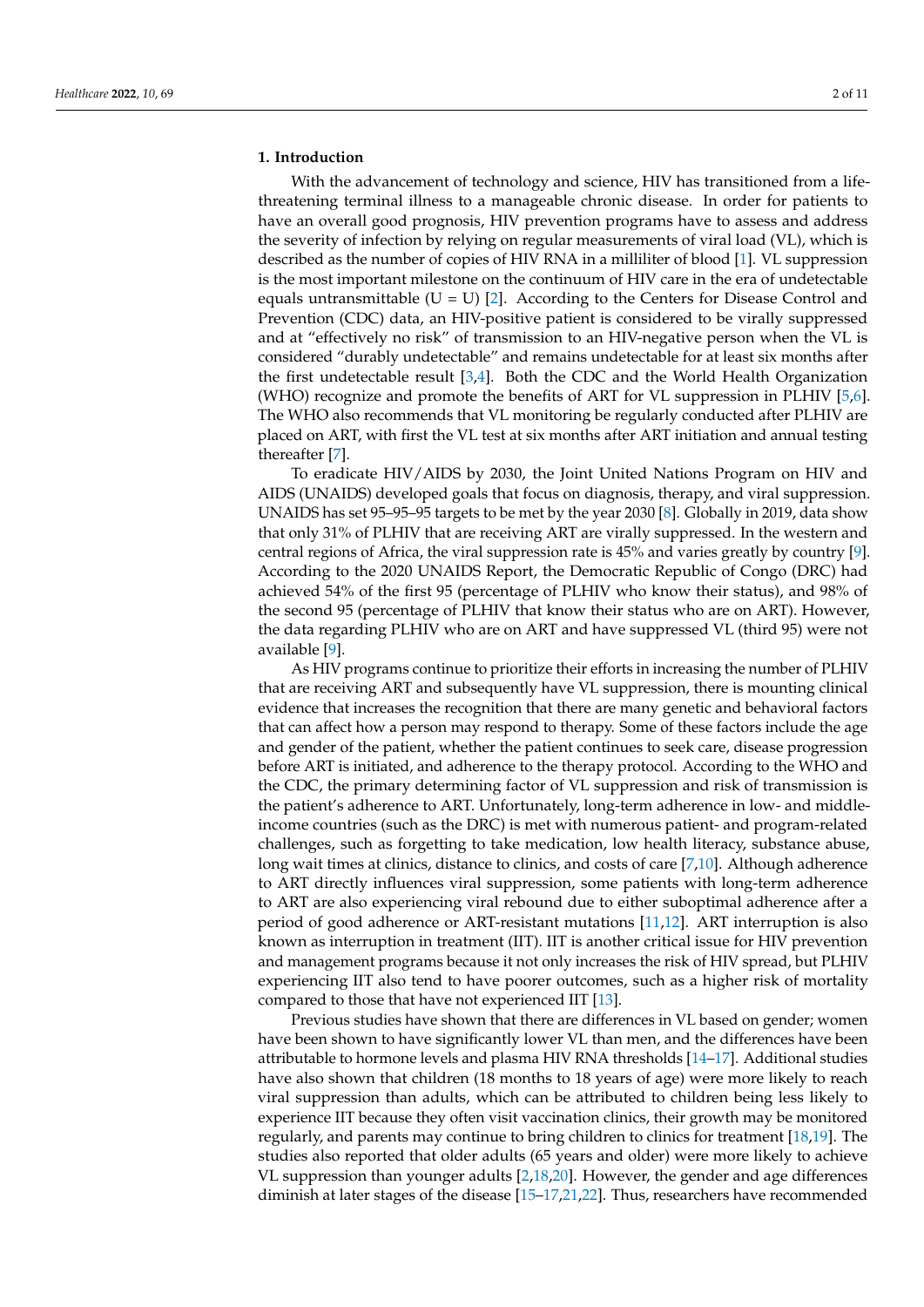that providers ensure that ART is being administered appropriately based on gender, age, and CD4 counts [\[14–](#page-9-13)[16\]](#page-9-15).

Efficient program planning and strategic priority-setting in HIV clinical care programs require systematic assessment and evaluation of the outcomes in the populations served by the programs. An important objective of such data-driven assessments is to generate evidence of change in HIV patient outcomes and to assess the positive impact of clinical services over time. To that end, this study had two objectives—to examine the levels of HIV VL in persons on ART, and to analyze factors associated with variation in VL, including patients' demographic and clinical characteristics, outcomes of HIV care such as death and LTFU, and rurality–urbanicity of HIV care clinics. In the DRC, the HIV programs are mainly funded by the U.S. President's Emergency Plan for AIDS Relief (PEPFAR) and the Global Fund. The national HIV/AIDS program coordinates HIV service activities.

### **2. Materials and Methods**

## *2.1. Data*

This study utilized secondary data received from the National HIV/AIDS Program (PNLS). The PNLS managed the HIV clinics with the support of CDC/PEPFAR implementing partners. The study population for this quantitative study was 49,460 PLHIV receiving ART from 241 CDC-funded HIV/AIDS clinics in the Haut-Katanga and Kinshasa provinces of the DRC. The de-identified dataset comprised all patients enrolled in these 241 HIV programs at the time of data extraction in May 2019, with ART initiation dates from 2014 to 2019. The clinical database of HIV counseling, testing, and service delivery is maintained for these clinics using a national electronic records system for patient management, <TIER.Net> (accessed on 21 June 2021). The original data were collected under local IRB approval No. ESP/CE/229/2019 by FHI 360. Georgia Southern University (protocol number HI 9260) exempted this research from a full IRB review.

#### *2.2. Dependent Variable*

The dependent variable *viral load* (VL) was recorded in the database as the number of copies of HIV RNA in a milliliter of blood at the time of the last VL test. This continuous variable was used as the primary outcome measure for its univariate associations with independent variables. In addition, for the graphical depiction of the VL in ranges of interest to HIV programs, the following ranges were computed (as displayed in Figure [1\)](#page-2-0): <40 copies/mL, 40 to <50 copies, 50 to <200 copies, 200 to <400 copies, 400 to <1000 copies, and 1000 or more copies/mL of blood [\[9](#page-9-8)[,12\]](#page-9-11).

<span id="page-2-0"></span>

**Figure 1.** Percent distribution of persons on antiretroviral therapy by viral load levels in HIV/AIDS *2.3. Independent Variables* clinics of Haut-Katanga and Kinshasa provinces, Democratic Republic of Congo, 2014–2019.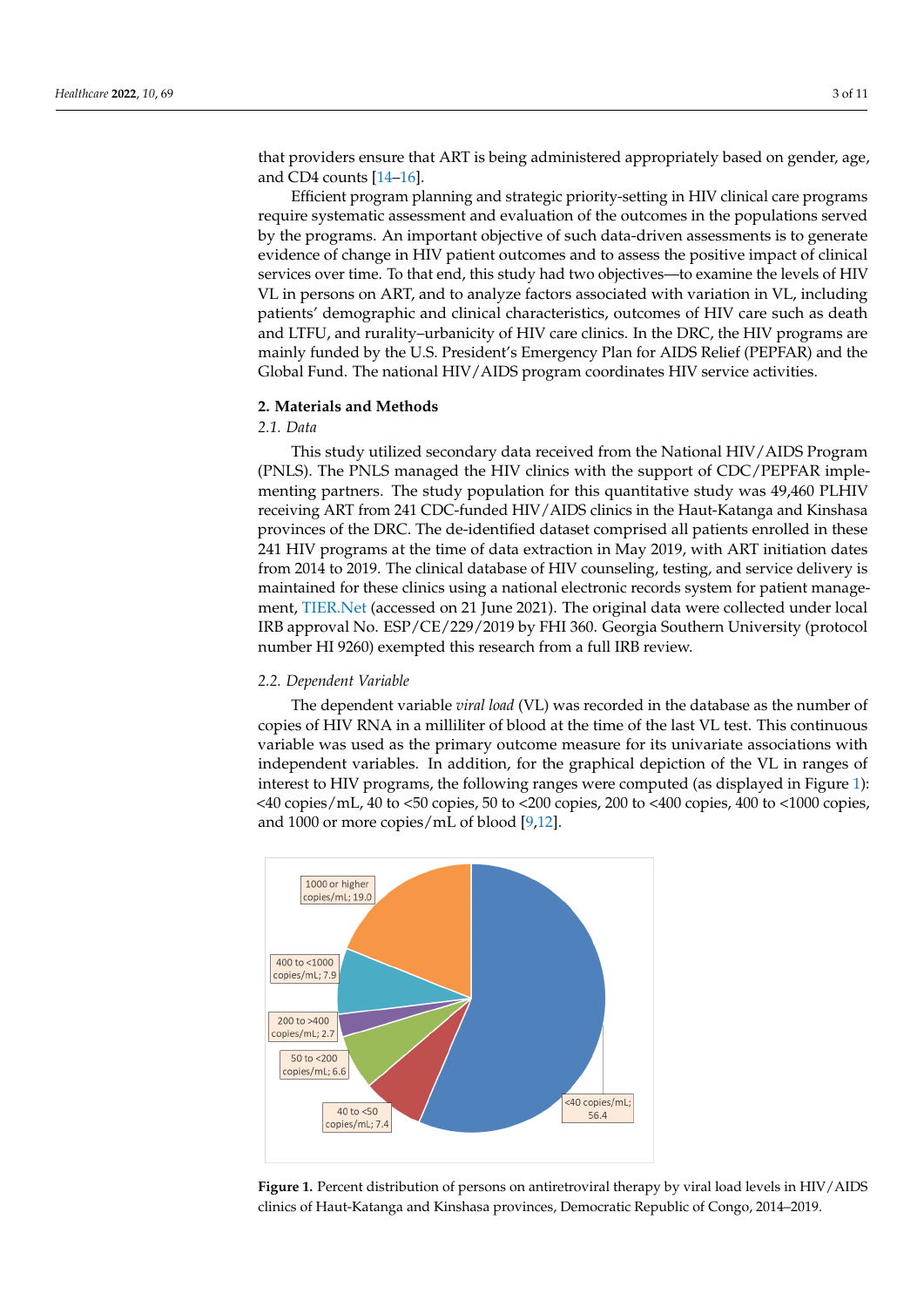## *2.3. Independent Variables*

The dichotomous variable *TB/HIV co-infection* was coded as "TB present" and "TB not present," whereas records with codes 0 and 1 were excluded from our analysis. The variable *patient outcome death* was coded as 1 "died" and 2 "in care, transferred out, or LTFU." The variable *WHO Stages* had four attributes: stage 1 (asymptomatic), stage 2 (mildly symptomatic), stage 3 (moderately symptomatic), and stage 4 (severely symptomatic). The variable *ART initiation mode* had two categories: "new patient" and "transferred in." The variable *duration on ART* was computed by computing the time difference between "date of the last visit for ART" and "ART start date." For our analysis, the variable *duration on ART* was recoded into quartiles, with the following categories: "<3.23 months," "3.23 to 14.52 months," "14.53 to 40.37 months," and ">40.37 months." Two demographic variables were *patient sex*, with the categories "male" and "female," and *age at the time of the start of ART*, with the attributes shown in Table [1.](#page-4-0) *Province of health facility location* (Haut-Katanga and Kinshasa) and *rurality/urbanicity status* of the health zone were the two geographic variables. The variable *rurality/urbanicity* consisted of three categories based on the health zone—"rural," "semi-rural," and "urban," as identified by the population density in cities or towns within the zone.

**Table 1.** Descriptive statistics for characteristics of patients in HIV/AIDS clinics of Haut-Katanga and Kinshasa provinces, DRC, 2014–2019.

| <b>Patient Characteristics</b>   | Number | Percent (%) |  |  |
|----------------------------------|--------|-------------|--|--|
| <b>Sex</b>                       |        |             |  |  |
| Male                             | 15,326 | 31.0        |  |  |
| Female                           | 32,134 | 69.0        |  |  |
| Age at the Time of Start of ART  |        |             |  |  |
| <15 years of age                 | 4769   | 10.3        |  |  |
| 15 years or older                | 41,454 | 89.7        |  |  |
| Age and Sex                      |        |             |  |  |
| <15 years, male                  | 2243   | 4.9         |  |  |
| <15 years, female                | 2526   | 5.5         |  |  |
| 15 years or older, male          | 12,126 | 26.2        |  |  |
| 15 years or older, female        | 29,328 | 63.4        |  |  |
| Patient Outcome-Death            |        |             |  |  |
| In care, transferred out or LTFU | 46,609 | 94.2        |  |  |
| Died                             | 2851   | 5.8         |  |  |
| Patient Outcome-LTFU             |        |             |  |  |
| In care or transferred out       | 38,872 | 83.4        |  |  |
| <b>LTFU</b>                      | 7737   | 16.6        |  |  |
| <b>TB</b> Status                 |        |             |  |  |
| No TB                            | 43,218 | 96.4        |  |  |
| TB present                       | 1631   | 3.6         |  |  |
| <b>WHO</b> Stage                 |        |             |  |  |
| Stage 1                          | 18,515 | 41.9        |  |  |
| Stage 2                          | 10,116 | 22.9        |  |  |
| Stage 3                          | 13,565 | 30.7        |  |  |
| Stage 4                          | 1960   | 4.4         |  |  |
| <b>ART</b> Initiation Mode       |        |             |  |  |
| New patient                      | 44,060 | 95.2        |  |  |
| Transferred in                   | 2214   | 4.8         |  |  |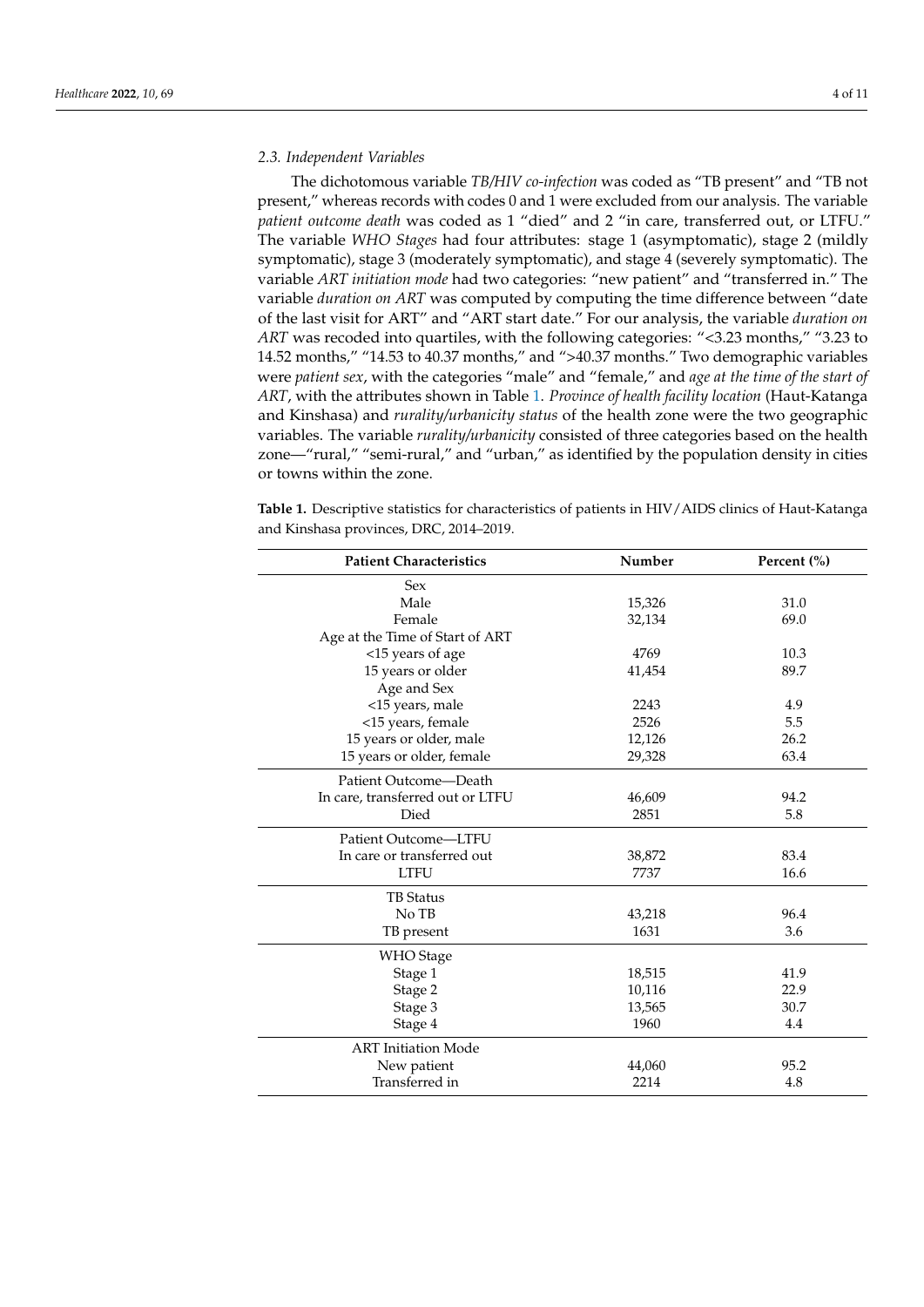| <b>Patient Characteristics</b> | Number | Percent (%) |
|--------------------------------|--------|-------------|
| Duration on ART in Months      |        |             |
| Less than 3.23 months          | 11,566 | 25.0        |
| 3.23 to 14.52 months           | 11.540 | 25.0        |
| 14.53 to 40.37 months          | 11.549 | 25.0        |
| More than 40.37 months         | 11,542 | 25.0        |
| Province                       |        |             |
| Haut-Katanga                   | 14,596 | 29.5        |
| Kinshasa                       | 34,864 | 70.5        |
| Rurality/Urbanicity Status     |        |             |
| Rural                          | 2790   | 5.6         |
| Semi-rural                     | 5780   | 11.7        |
| Urban                          | 40890  | 82.7        |

<span id="page-4-0"></span>**Table 1.** *Cont.*

Abbreviations: TB, Tuberculosis; WHO, World Health Organization; ART, antiretroviral therapy; LTFU, lost to follow-up.

## *2.4. Analytical Methods*

We computed descriptive statistics—frequencies and percentages—for the dependent variable and all independent variables. To assess the associations of categorical independent variables with the VL as the continuous dependent variable, we performed analysis of variance (ANOVA). We also performed multiple comparison tests for independent variables with more than two categories if the *p*-value for ANOVA was  $\leq$ 0.05, indicating that at least one pair of categories for an independent variable differed significantly in mean VL. The pairwise multiple comparisons were included in the analysis to identify which pairs of categories of each independent variable had significantly different mean VL. Because the assumption of equal variance was violated during the ANOVA test, the pairwise comparisons were based on the statistics of Tamhane's T2 [\[23\]](#page-10-6). The outcome variable was found to be normally distributed, and equality of variance was assumed based upon the results of Leven's test. All analyses for this study were performed using IBM SPSS Statistics version 25.0 (IBM Corporation, Armonk, NY, USA) [\[24\]](#page-10-7).

# **3. Results**

The VL in 56.4% of the patients was undetectable (i.e., <40 copies/mL), whereas 19.0% had the heaviest VL of 1000 copies or higher count per mL (Figure [1\)](#page-2-0). The VL was 40 to  $\langle 50 \text{ copies/m} L$  for 7.4%, 50 to  $\langle 200 \text{ copies/m} L$  for 6.6%, 200 to  $\langle 400 \text{ copies/m} L$  for 2.7%, and 400 to <1000 copies/mL for 7.9% of the patients.

Descriptive statistics for patients receiving ART at HIV/AIDS clinics (Table [1\)](#page-4-0) show that 69.0% were female, and 89.7% were 15 years or older. Death was the outcome for 5.8% of patients, as opposed to 94.2% who remained in care, were transferred out, or had therapy interruption (LTFU). After excluding those who died, 16.6% were LTFU, as opposed to 83.4% who remained in care or were transferred out. TB/HIV co-infection existed in 3.6% of the patients. The highest proportion of patients, 41.9%, were in the WHO's stage 1 of disease progression, whereas 22.9%, 30.7%, and 4.4% were in stages 2, 3, and 4, respectively. Most of the patients initiating ART therapy (95.2%) were new patients. Other trends in patient characteristics are displayed in Table [1.](#page-4-0)

The results of the one-way ANOVA test performed to compare the mean VL by patient characteristic (Table [2\)](#page-5-0) show that mean VL was significantly higher for males than for females (32,446 copies/mL vs. 20,786; *p* < 0.001, respectively). The mean VL was significantly higher in patients less than 15 years of age  $(45,753 \text{ vs. } 21,457; p < 0.001)$ . The age–sex interaction variable had a significant association with VL  $(p < 0.001)$ ; specific multiple comparisons for this and other non-dichotomous variables are discussed in the next paragraph. Patients who died had a much higher VL than those still alive (125,086 vs. 22,090; *p* < 0.001, respectively). The mean VL for patients who were LTFU was significantly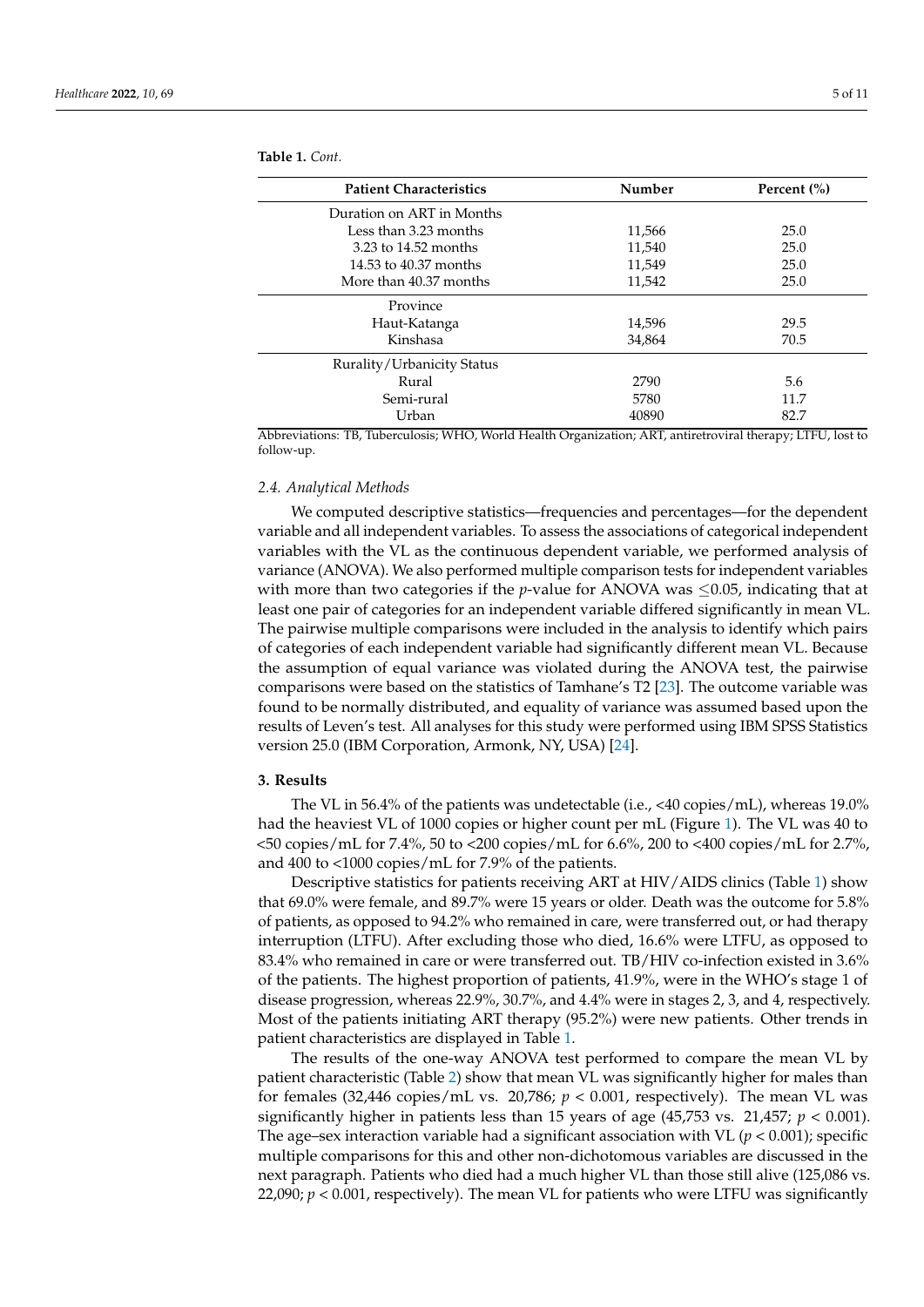higher than for those in care or transferred out (69,882 vs. 20,018,  $p < 0.001$ , respectively). Patients with TB co-infection also had a significantly higher mean VL of 64,383 copies per mL compared to 24,090 in those without TB co-infection (*p* < 0.001). A statistically significantly higher ( $p < 0.001$ ) mean VL existed in patients from Kinshasa compared to those from Haut-Katanga (31,541 vs. 8021, respectively). Mean VL significantly differed by rurality levels of the health zones, with a mean VL of 3291 for rural health zones and 25,236 for urban (*p* < 0.001). WHO clinical stages and ART were not statistically significant in this cohort.

<span id="page-5-0"></span>**Table 2.** Analysis of variance (ANOVA) results for the association of characteristics of patients with viral load in HIV/AIDS clinics of Haut-Katanga and Kinshasa provinces, DRC, 2014–2019.

| <b>Patient Characteristics</b>    | Number | Mean    | 95% CI |         |                  |
|-----------------------------------|--------|---------|--------|---------|------------------|
|                                   |        |         | Lower  | Upper   | $\boldsymbol{p}$ |
| Sex                               |        |         |        |         | < 0.001          |
| Male                              | 4395   | 32,446  | 26,234 | 38,658  |                  |
| Female                            | 10,738 | 20,786  | 17,955 | 23,617  |                  |
| Age at the Time of Start of ART   |        |         |        |         | < 0.001          |
| <15 years of age                  | 1694   | 45,753  | 36,270 | 55,237  |                  |
| 15 years or older                 | 13,436 | 21,457  | 18,663 | 24,252  |                  |
| Age and Sex                       |        |         |        |         |                  |
| <15 years, male                   | 798    | 50,536  | 36,954 | 64,119  | < 0.001          |
| <15 years, female                 | 896    | 41,494  | 28,240 | 54,747  |                  |
| 15 years or older, male           | 3594   | 28,457  | 21,488 | 35,425  |                  |
| 15 years or older, female         | 9842   | 18,901  | 16,059 | 21,743  |                  |
| Patient Outcome-Death             |        |         |        |         | < 0.001          |
| In care, transferred out, or LTFU | 14,827 | 22,090  | 19,428 | 24,752  |                  |
| Died                              | 306    | 125,086 | 92,125 | 158,047 |                  |
| Patient Outcome-LTFU              |        |         |        |         | < 0.001          |
| In care or transferred out        | 14,211 | 20,018  | 17,532 | 22,505  |                  |
| <b>LTFU</b>                       | 616    | 69,882  | 41,518 | 98,247  |                  |
| <b>TB</b> Status                  |        |         |        |         | < 0.001          |
| No TB                             | 14,226 | 24,090  | 21,271 | 26,909  |                  |
| TB present                        | 343    | 64,383  | 41,881 | 86,884  |                  |
| <b>WHO</b> Stage                  |        |         |        |         | 0.09             |
| Stage 1                           | 5026   | 19,568  | 15,439 | 23,698  |                  |
| Stage 2                           | 3232   | 25,212  | 17,729 | 32,696  |                  |
| Stage 3                           | 4894   | 25,826  | 21,620 | 30,031  |                  |
| Stage 4                           | 644    | 34,336  | 18,019 | 50,652  |                  |
| <b>ART</b> Initiation Mode        |        |         |        |         | < 0.001          |
| New patient                       | 13,944 | 25,471  | 22,555 | 28,386  |                  |
| Transferred in                    | 1188   | 8958    | 5523   | 12,392  |                  |
| Duration under ART in Months      |        |         |        |         | 0.35             |
| Less than 3.23 months             | 91     | 48,761  | $-21$  | 97,542  |                  |
| 3.23 to 14.52 months              | 1804   | 21,219  | 15,595 | 26,842  |                  |
| 14.53 to 40.37 months             | 5695   | 22,860  | 17,982 | 27,739  |                  |
| More than 40.37 months            | 7535   | 25,571  | 21,872 | 29,271  |                  |
| Province                          |        |         |        |         | < 0.001          |
| Haut-Katanga                      | 4741   | 8021    | 5403   | 10,639  |                  |
| Kinshasa                          | 10,392 | 31,541  | 27,802 | 35,280  |                  |
| Rurality/Urbanicity               |        |         |        |         | < 0.001          |
| Rural                             | 821    | 3291    | 1351   | 5231    |                  |
| Semi-rural                        | 2038   | 26,180  | 18,080 | 34,281  |                  |
| Urban                             | 12,274 | 25,236  | 22,193 | 28,279  |                  |

Abbreviations: CI, confidence interval; TB, tuberculosis; WHO, World Health Organization; ART, antiretroviral therapy; LTFU, lost to follow-up. Note: Bolded *p*-values indicate the significance of differences at *p* < 0.05.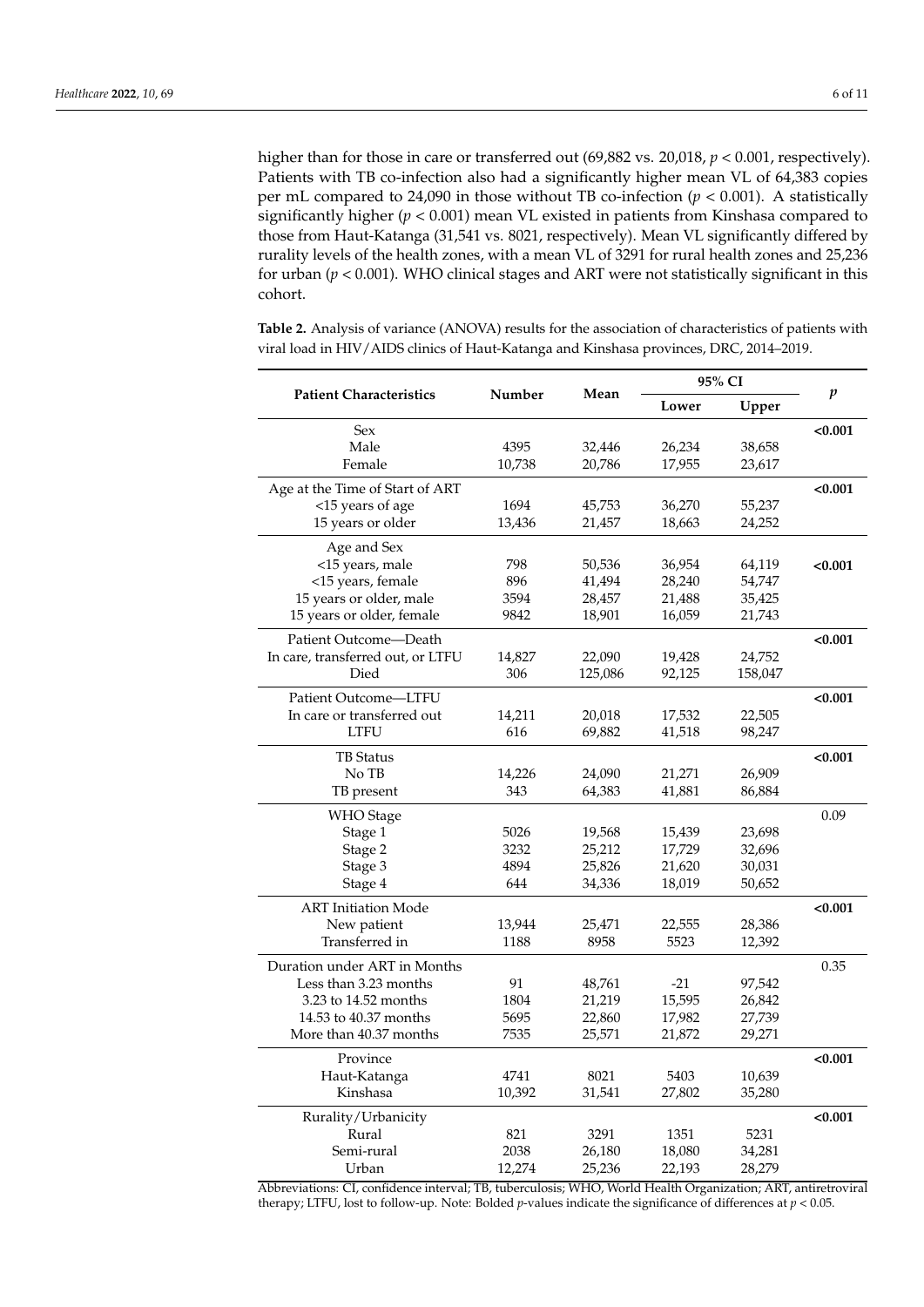Multiple comparison analysis for independent variables with more than two categories (Table [3\)](#page-6-0) tested the significance of mean VL differences across multiple attributes of those independent variables. Post-hoc comparison using Tamhane indicated that the mean VL for <15-year-old males was significantly higher than for males 15 years or older (mean difference (MD), 22,080 copies per mL) and females 15 years or older (MD, 31,636 copies per mL). The mean VL for <15-year-old females was also significantly higher than females 15 years or older (MD, 22,593 copies per mL). Although urban vs. semi-rural facilities did not differ significantly, urban vs. rural (MD, 21,945) and semi-rural vs. rural (MD, 22,890) location of clinics showed statistically significant differences in mean VL (*p* < 0.001).

| Subgroups                            |                           | Mean              | 95% CI         |           | $p$ -Value |
|--------------------------------------|---------------------------|-------------------|----------------|-----------|------------|
|                                      |                           | <b>Difference</b> | Upper<br>Lower |           |            |
| Age and Sex                          |                           |                   |                |           |            |
| <15 years, male                      | <15 years, female         | 9043              | $-16,425$      | 34,511    | 0.92       |
|                                      | 15 years or older, male   | 22,080            | 1581           | 42,578    | 0.03       |
|                                      | 15 years or older, female | 31,636            | 12,993         | 50,278    | < 0.001    |
| <15 years, female                    | <15 years, male           | $-9043$           | $-34,511$      | 16,425    | 0.92       |
|                                      | 15 years or older, male   | 13,037            | $-7068$        | 33,142    | 0.42       |
|                                      | 15 years or older, female | 22,593            | 4384           | 40,801    | < 0.001    |
| 15 years or older,<br>male           | <15 years, male           | $-22,080$         | $-42,578$      | $-1581$   | 0.03       |
|                                      | <15 years, female         | $-13,037$         | $-33,142$      | 7068      | 0.42       |
|                                      | 15 years or older, female | 9556              | $-547$         | 19,659    | 0.07       |
| 15 years or older,<br>female         | <15 years, male           | $-31,636$         | $-50,278$      | $-12,993$ | < 0.001    |
|                                      | <15 years, female         | $-22,593$         | $-40,801$      | $-4384$   | 0.01       |
|                                      | 15 years or older, male   | $-9556$           | $-19,659$      | 547       | 0.07       |
| Rurality/Urbanicity<br><b>Status</b> |                           |                   |                |           |            |
| Rural                                | Semi-rural                | $-22,890$         | $-33,038$      | $-12,741$ | < 0.001    |
|                                      | Urban                     | $-21,945$         | $-26,340$      | $-17,550$ | < 0.001    |
| Semi-rural                           | Rural                     | 22,890            | 12.741         | 33.038    | < 0.001    |
|                                      | Urban                     | 945               | $-9598$        | 11,487    | 1.00       |
| Urban                                | Rural                     | 21,945            | 17,550         | 26,340    | < 0.001    |
|                                      | Semi-rural                | $-945$            | $-11,487$      | 9598      | 1.00       |

<span id="page-6-0"></span>**Table 3.** Multiple comparisons of mean viral loads from ANOVA for independent variables with >2 categories in HIV/AIDS clinics of Haut-Katanga and Kinshasa provinces, DRC, 2014–2019.

Abbreviations: CI, confidence interval. Note: Bolded *p*-values indicate the significance of differences at *p* < 0.05.

# **4. Discussion**

This research aimed to assess the HIV VL and factors associated with variation in VL among PLHIV using data from the DRC's National HIV/AIDS Program (PNLS). Our study findings regarding VL distribution will assist HIV prevention and therapy programs in the DRC to predict prognosis, classify disease progression, assess therapy success, and evaluate the risk of HIV transmission to others. In our study population, the last tested VL was undetectable  $\left($  <40 copies/mL) for the majority (56.4%) of the patients, whereas roughly one-quarter (24.7%) had a VL between 40 copies/mL and less than 1000 copied per mL. Since 19% had a VL of 1000 or higher, this indicates that cumulatively, 81% had a VL < 1000 and were virologically suppressed. Other recent studies in Sub-Saharan Africa countries, such as Rwanda and Malawi, showed that up to 88% to 91% of persons on ART had a VL < 1000 [\[25,](#page-10-8)[26\]](#page-10-9). In our study, a relatively lower proportion of PLHIV with a suppressed VL may indicate therapy gaps, which would call for evaluations by the HIV programs in the DRC to strategically revisit their therapy and coordinated services. Yet, the differences shown could be attributable to a different mix of study samples with respect to factors that can affect VL.

Our study findings on the distribution of patients by the WHO clinical stages showed that 30.7% of patients were in stage 3 and 4.4% were in stage 4. Because PLHIV at these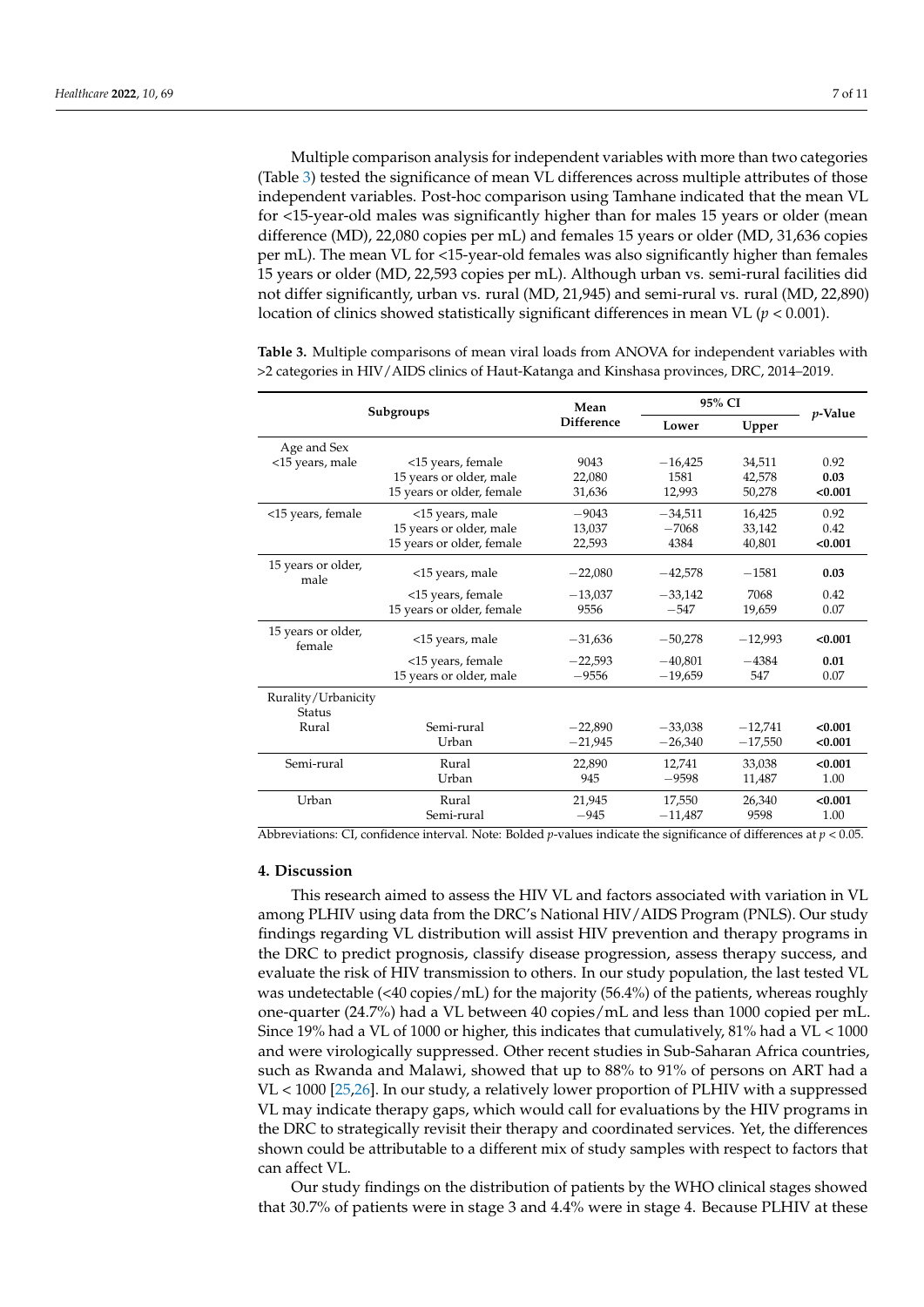moderately to severely symptomatic stages are at much higher risk of poor outcomes, our findings of variation in VL by specific WHO stages may inform any therapy customization effort for specific disease progression stages.

Our findings of significantly higher VL for patients who were younger than 15 years of age at the start of ART may mean that onset and diagnosis of the infection at an early age may result in greater difficulties in managing the disease. A more in-depth future study may provide specific research evidence. Our study also showed that mean VL was significantly higher for males than for females, which is consistent with the existing body of literature, and is thought to be due to differences in hormone levels, plasma and HIV RNA thresholds, and lower likelihood to access health services, meaning that males may be diagnosed later in their disease progression  $[14–17]$  $[14–17]$ . However, it may also be because, in the DRC, women have more points of entry to care and are more likely to seek care. Thus, their familiarity with more service points providing care may also improve their chances of early referrals to HIV prevention and management programs. We also noted that males who were on ART before age 15 had much higher VL compared to males or females in other age groups, potentially pointing to a synergetic effect of early-onset/diagnosis and being a male. Our study also showed that there was no association between the duration of ART and VL, perhaps due to the complexity of this relationship. Although adherence to ART is known to improve VL, the risk of therapy interruptions increases with longer duration on ART, particularly in resource-challenged environments, which can be associated with patientand/or program-related challenges [\[7,](#page-9-6)[10\]](#page-9-9). Our analysis of mean VL by the interaction of age at the start of ART and duration in ART showed that the worst VL levels existed in patients who started ART at ages <15 years and had been on ART for >40.37 months, a difference of 32,762 copies/mL compared with those who had started ART when they were 15 years old or older and the ART duration was 3.23 to 14.52 months. Unfortunately, patients who began ART some time ago may have started with a less effective regimen, thus allowing their disease to progress to more advanced stages before the availability of new, more effective regimens.

Our results show that therapy interruption (LTFU) has severely negative consequences for HIV VL management, calling for special attention from HIV programs to aim to improve their patient retention performance. Our findings indicate that the arithmetic mean VL for those in care or transferred out to another care facility was 20,018 copies per mL, a stark contrast to the mean VL for those with therapy interruption indicated by LTFU (69,882 copies per mL). Therefore, the strategies to reduce the IIT must be proactively and collaboratively devised by HIV prevention and management programs in order to prevent poor health outcomes such as death and/or the risk of HIV transmission [\[13,](#page-9-12)[27\]](#page-10-10). One strategy to reduce the risk of IIT could be maintaining interoperable patient information systems, ongoing data sharing across health facilities, and ongoing data linkage to detect the patients who are LTFU at a facility but seek treatment at another facility. Another strategy is to implement decentralized drug distribution (DDD) models where ART patients can receive their medication refills in a community setting instead of at the health clinic. Multimonth dispensing may also increase the chances of retention in care, because compliant patients do not need to return often to the facility for medication pick-up. Data linkage with other social services databases may also reduce the risk of IIT. In a recent cohort study, interventions that included longer periods between ART refills (i.e., multi-month dispensation), home delivery of ART refills, linkage to social service support programs after diagnosis, and "silent" transfer of care between clinics for patients relocating (e.g., due to change in employment) were all possible successful strategies for increasing retention in care and preventing the potential for therapy interruption [\[28\]](#page-10-11).

We found that the mean VL was significantly lower for patients seeking care at rural clinics than semi-rural or urban locations. Urban patients also have more options and may move more frequently to other clinics, interrupting their care and being listed as lost to follow-up in the absence of a unique identifier in clinical HIV care systems. Lower levels of VL in rural areas may be primarily due to the patterns of care-seeking by the severity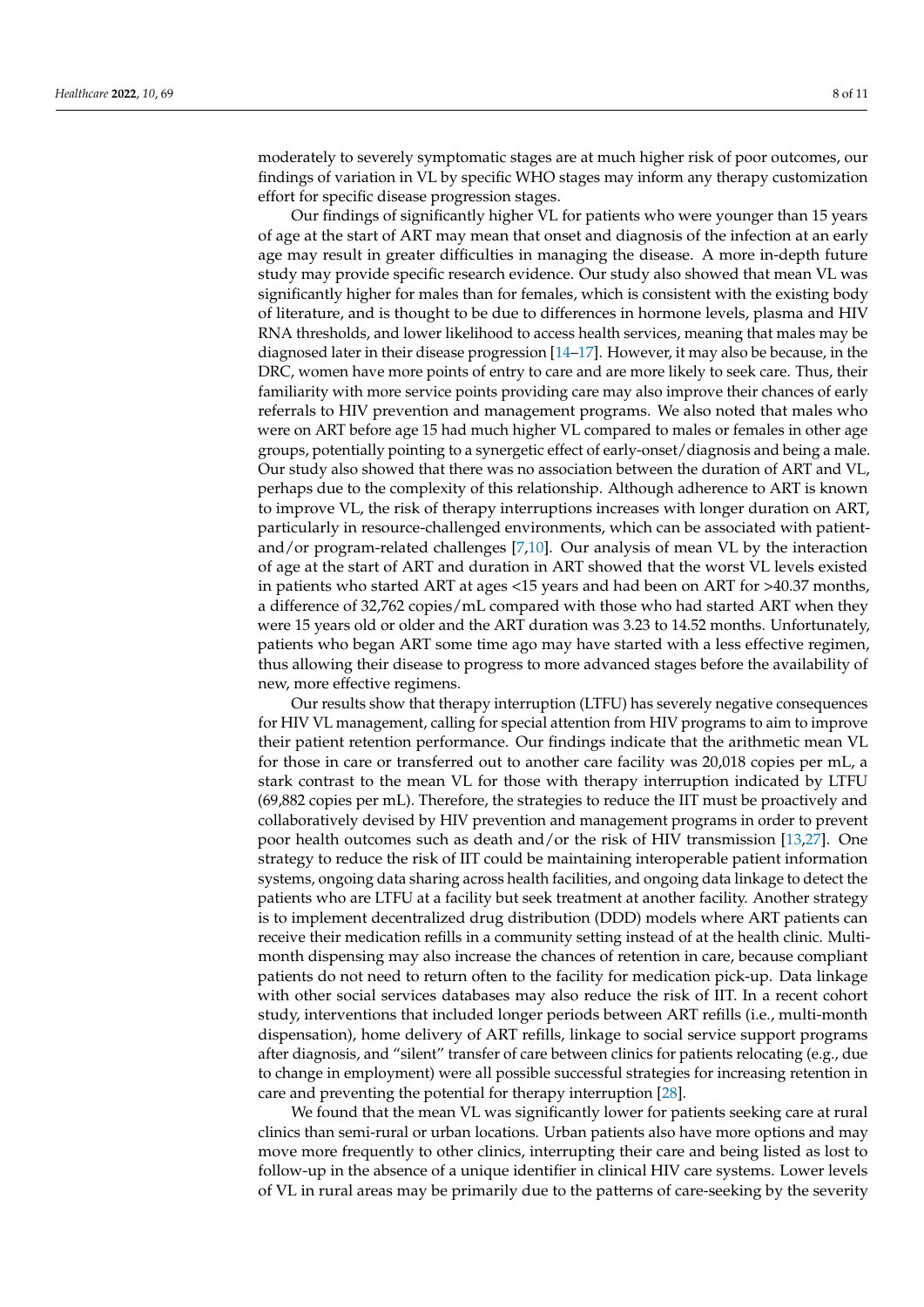of illness, with the sickest rural residents seeking care in urban areas. Even in semi-rural areas, the trend is for the sickest patients to move to urban areas with better-equipped and better-staffed facilities. Rural communities are often more closely knit, so the social stigma often associated with HIV may motivate the sickest rural residents to seek HIV care from urban centers away from their communities. On the other hand, in rural locations, the patients tend to have closer relationships with their healthcare providers, and patients may therefore have better adherence to healthcare providers' instructions.

This quantitative study has some limitations; therefore, our findings should be interpreted within the context of these limitations. First, the secondary data did not contain repeated measures of the VL. In the absence of these data, VL from the last virological test was used. Were all measures of VL available for the period of study, it would have been beneficial to analyze patterns of VL changes and rebounds. Secondly, our choice of variables was limited to a small number of variables captured in the program data and shared with the research team. There are many socio-economic and lifestyle measures not captured in the dataset, which may explain the variation in VL. Finally, our data did not include information concerning the history of a patient having received enhanced adherence counseling, which may have influenced therapy adherence and, in turn, VL levels. In addition, data for other comorbidities were also not available, meriting a suggestion that future studies should also focus on the comorbidity profile of the patients. Regardless of these limitations, our findings are generalizable to HIV services in the DRC.

### **5. Conclusions**

Evidence-based continuous quality improvement is increasingly deemed essential for public health services, including HIV prevention, as is management services being efficient in the face of increasing demands and shrinking resources [\[29\]](#page-10-12). The current study produced practice-relevant research evidence showing that although 81% of the PLHIV who were on ART had their VL suppressed below <1000 copies/mL, the clinics and programs offering these services in the Haut-Katanga and Kinshasa provinces of the DRC have more work to do. Strategically designed innovations in services, with better collaborations with community partners for referrals, are desirable to come closer to the target of 95% of all people receiving ART to have viral suppression and working towards the elimination of the AIDS epidemic. Our research findings concerning risk for un-suppressed VL suggest that innovation in the efficient delivery of services to all PLHIV is even more essential during the COVID-19 pandemic and in the post-pandemic era, because some public health and healthcare resources have been reallocated to address the emergent COVID-19 care needs, and in some settings, layering of chronic non-communicable services is becoming necessary to deal with resource shortages [\[29\]](#page-10-12).

**Author Contributions:** All authors made substantial contributions to this manuscript, with the following areas of specific contributions: conceptualization, G.H.S., G.D.E., L.M., R.B., K.C.W., E.E., A.M. and O.I.; methodology, G.H.S., G.D.E. and L.M.; software, G.H.S.; validation, G.H.S. and G.D.E.; formal analysis, G.H.S. and K.C.W.; investigation, G.H.S.; resources, G.H.S. and G.D.E..; data curation, E.E. and A.M.; writing—original draft preparation, G.H.S., L.M., G.D.E. and K.C.W.; writing—review and editing, G.H.S., G.D.E., L.M., K.C.W., E.E., O.I., R.B. and A.M.; visualization, G.H.S.; supervision, G.H.S.; project administration, G.H.S. and L.M.; funding acquisition, G.H.S. All authors have read and agreed to the published version of the manuscript.

**Funding:** This research was supported by the President's Emergency Plan for AIDS Relief (PEPFAR) through the Centers for Disease Control and Prevention (CDC) under the terms of grant number 5 NU2GGH002033-02-00. The findings and conclusions in this journal article are those of the authors and do not necessarily represent the official position of the funding agencies.

**Institutional Review Board Statement:** Georgia Southern University's Institutional Review Board approved the study under project protocol number H l9260, exempting it from a full IRB review.

**Informed Consent Statement:** Patient consent was waived because the secondary data were completely de-identified.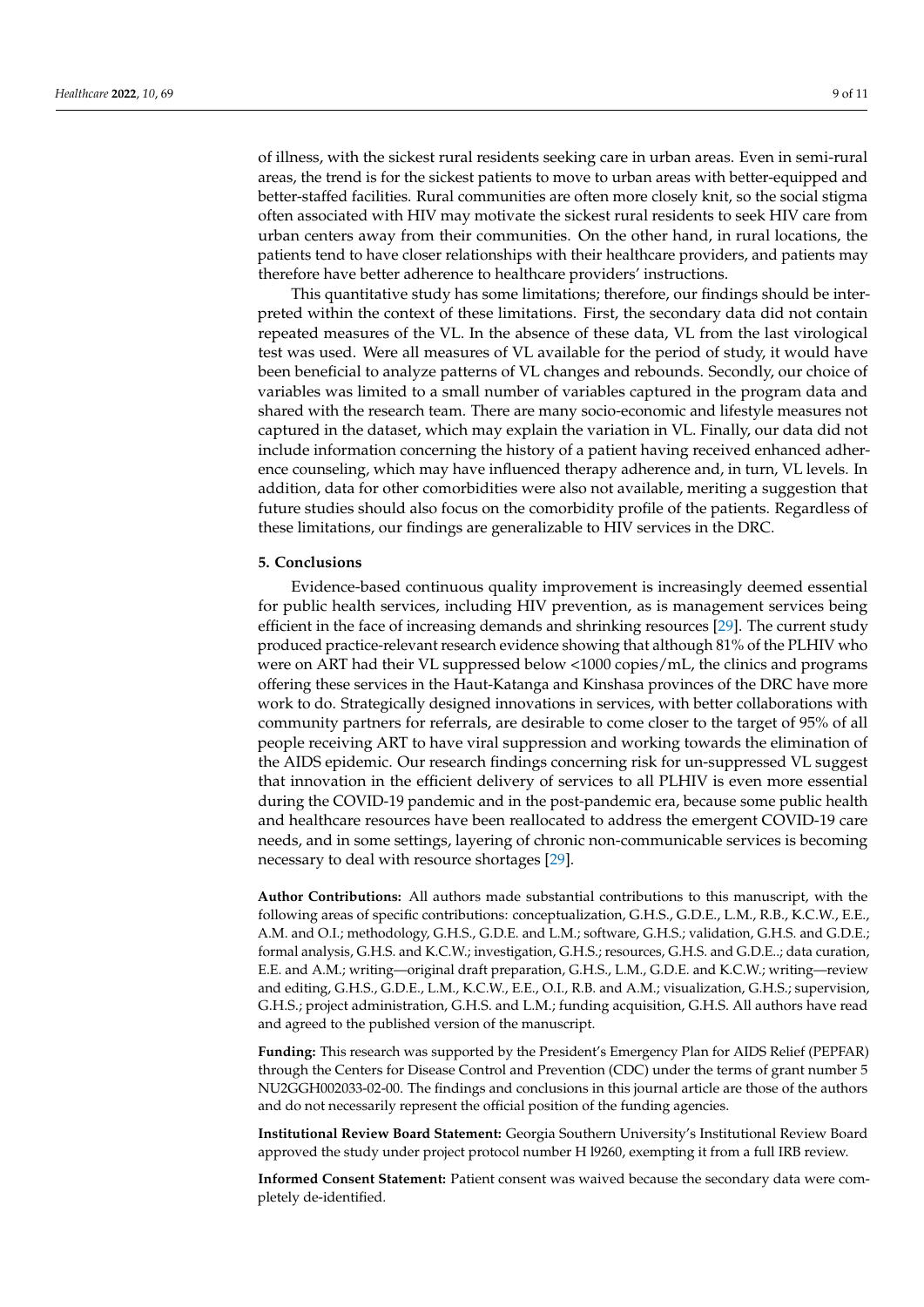**Data Availability Statement:** The program-implementing partners required that data be destroyed after publication. The authors do have data until the publication of the article. The authors can facilitate data access if requested with proper permission from the DRC Ministry of Health.

**Acknowledgments:** The authors acknowledge the following organizations and individuals for sharing their data for this research and/or providing review and feedback: Peter Fonjungo, Minlan Minlangu, Francois Kitenge, and Galaxy Ngalamulume from the Centers for Disease Control and Prevention (CDC), DRC; Aime Mboyo, Bijou Makianding, and Gaetan Nsiku from PNLS; Faustin Malele, Tania Tchissambou, and Yves Ilunga from ICAP; Denis Matshifi, Leonard Yabadile, and David Mukeba from SANRU; Elizabeth Ayangunnah from Georgia Southern University; and Etienne Mpoyi from the WHO.

**Conflicts of Interest:** The authors declare no conflict of interest.

### **References**

- <span id="page-9-0"></span>1. Kranzer, K.; Lawn, S.D.; Johnson, L.F.; Bekker, L.G.; Wood, R. Community viral load and CD4 count distribution among people living with HIV in a South African Township: Implications for treatment as prevention. *J. Acquir. Immune Defic. Syndr.* **2013**, *63*, 498–505. [\[CrossRef\]](http://doi.org/10.1097/QAI.0b013e318293ae48) [\[PubMed\]](http://www.ncbi.nlm.nih.gov/pubmed/23572010)
- <span id="page-9-1"></span>2. Okoli, C.; Van de Velde, N.; Richman, B.; Allan, B.; Castellanos, E.; Young, B.; Brough, G.; Eremin, A.; Corbelli, G.M.; Mc Britton, M.; et al. Undetectable equals untransmittable  $(U = U)$ : Awareness and associations with health outcomes among people living with HIV in 25 countries. *Sex. Transm. Infect.* **2021**, *97*, 18–26. [\[CrossRef\]](http://doi.org/10.1136/sextrans-2020-054551) [\[PubMed\]](http://www.ncbi.nlm.nih.gov/pubmed/32732335)
- <span id="page-9-2"></span>3. Mermin, J.; McCray, E. Dear Colleague Letters. NCHHSTP. 2017. Available online: [https://www.cdc.gov/nchhstp/dear\\_](https://www.cdc.gov/nchhstp/dear_colleague/2017/dcl-092717-National-Gay-Mens-HIV-AIDS-Awareness-Day.html) [colleague/2017/dcl-092717-National-Gay-Mens-HIV-AIDS-Awareness-Day.html](https://www.cdc.gov/nchhstp/dear_colleague/2017/dcl-092717-National-Gay-Mens-HIV-AIDS-Awareness-Day.html) (accessed on 18 June 2020).
- <span id="page-9-3"></span>4. Undetectable Viral Load Definition. AIDSinfo. 2020. Available online: [https://aidsinfo.nih.gov/understanding-hiv-aids/](https://aidsinfo.nih.gov/understanding-hiv-aids/glossary/876/undetectable-viral-load) [glossary/876/undetectable-viral-load](https://aidsinfo.nih.gov/understanding-hiv-aids/glossary/876/undetectable-viral-load) (accessed on 21 June 2021).
- <span id="page-9-4"></span>5. Centers for Disease Control and Prevention. HIV Treatment as Prevention. In *Cdc.gov.*; 2020. Available online: [https://www.cdc.](https://www.cdc.gov/hiv/risk/art/index.html) [gov/hiv/risk/art/index.html](https://www.cdc.gov/hiv/risk/art/index.html) (accessed on 18 June 2021).
- <span id="page-9-5"></span>6. World Health Organization. Viral Suppression for HIV Treatment Success and Prevention of Sexual Transmission of HIV. *WHO News.* 2018. Available online: <https://www.who.int/hiv/mediacentre/news/viral-supression-hiv-transmission/en/> (accessed on 19 June 2021).
- <span id="page-9-6"></span>7. World Health Organization. *Guideline on When to Start Antiretroviral Therapy and on Pre-Exposure Prophylaxis for HIV*; World Health Organization Press: Geneva, Switzerland, 2015.
- <span id="page-9-7"></span>8. UNAIDS. *Understanding Fast-Track Accelerating Action to End the Aids Epidemic by 2030*; Joint United Nations Programme on HIV/AIDS: Geneva, Switzerland, 2015. Available online: [https://www.unaids.org/sites/default/files/media\\_asset/201506\\_JC2](https://www.unaids.org/sites/default/files/media_asset/201506_JC2743_Understanding_FastTrack_en.pdf) [743\\_Understanding\\_FastTrack\\_en.pdf](https://www.unaids.org/sites/default/files/media_asset/201506_JC2743_Understanding_FastTrack_en.pdf) (accessed on 8 September 2020).
- <span id="page-9-8"></span>9. UNAIDS. *UNAIDS Data 2020*; Joint United Nations Programme on HIV/AIDS: Geneva, Switzerland, 2020. Available online: [https://www.unaids.org/sites/default/files/media\\_asset/2019-UNAIDS-data\\_en.pdf](https://www.unaids.org/sites/default/files/media_asset/2019-UNAIDS-data_en.pdf) (accessed on 18 June 2020).
- <span id="page-9-9"></span>10. Centers for Disease Control and Prevention; Health Resources and Services Administration; National Institutes of Health; American Academy of HIV Medicine; Association of Nurses in AIDS Care; International Association of Providers of AIDS Care; National Minority AIDS Council; Urban Coalition for HIV/AIDS Prevention Services. *Recommendations for HIV Prevention with Adults and Adolescents with HIV in the United States, 2014: Summary for Clinical Providers*; Centers for Disease Control and Prevention: Atlanta, GA, USA, 2014.
- <span id="page-9-10"></span>11. Maina, E.K.; Mureithi, H.; Adan, A.A.; Muriuki, J.; Lwembe, R.M.; Bukusi, E.A. Incidences and factors associated with viral suppression or rebound among HIV patients on combination antiretroviral therapy from three counties in Kenya. *Int. J. Infect. Dis.* **2020**, *97*, 151–158. [\[CrossRef\]](http://doi.org/10.1016/j.ijid.2020.05.097) [\[PubMed\]](http://www.ncbi.nlm.nih.gov/pubmed/32497804)
- <span id="page-9-11"></span>12. O'Connor, J.; Smith, C.; Lampe, F.C.; Johnson, M.A.; Chadwick, D.R.; Nelson, M.; Dunn, D.; Winston, A.; Post, F.A.; Sabin, C.; et al. Durability of viral suppression with first-line antiretroviral therapy in patients with HIV in the UK: An observational cohort study. *Lancet HIV* **2017**, *4*, e295–e302. [\[CrossRef\]](http://doi.org/10.1016/S2352-3018(17)30053-X)
- <span id="page-9-12"></span>13. Hill, T.; Bansi, L.; Sabin, C.; Phillips, A.; Dunn, D.; Anderson, J.; Easterbrook, P.; Fisher, M.; Gazzard, B.; Gilson, R.; et al. Data linkage reduces loss to follow-up in an observational HIV cohort study. *J. Clin. Epidemiol.* **2010**, *63*, 1101–1109. [\[CrossRef\]](http://doi.org/10.1016/j.jclinepi.2009.12.007) [\[PubMed\]](http://www.ncbi.nlm.nih.gov/pubmed/20347263)
- <span id="page-9-13"></span>14. Donnelly, C.A.; Bartley, L.M.; Ghani, A.C.; Le Fevre, A.M.; Kwong, G.P.; Cowling, B.J.; van Sighem, A.I.; de Wolf, F.; Rode, R.A.; Anderson, R.M. Gender difference in HIV-1 RNA viral loads. *HIV Med.* **2005**, *6*, 170–178. [\[CrossRef\]](http://doi.org/10.1111/j.1468-1293.2005.00285.x) [\[PubMed\]](http://www.ncbi.nlm.nih.gov/pubmed/15876283)
- <span id="page-9-14"></span>15. Sterling, T.R.; Lyles, C.M.; Vlahov, D.; Astemborski, J.; Margolick, J.B.; Quinn, T.C. Sex differences in longitudinal human immunodeficiency virus type 1 RNA levels among seroconverters. *J. Infect. Dis.* **1999**, *180*, 666–672. [\[CrossRef\]](http://doi.org/10.1086/314967) [\[PubMed\]](http://www.ncbi.nlm.nih.gov/pubmed/10438353)
- <span id="page-9-15"></span>16. Anastos, K.; Gange, S.J.; Lau, B.; Weiser, B.; Detels, R.; Giorgi, J.V.; Margolick, J.B.; Cohen, M.; Phair, J.; Melnick, S.; et al. Association of race and gender with HIV-1 RNA levels and immunologic progression. *J. Acquir. Immune Defic. Syndr.* **2000**, *24*, 218–226. [\[CrossRef\]](http://doi.org/10.1097/00126334-200007010-00004) [\[PubMed\]](http://www.ncbi.nlm.nih.gov/pubmed/10969345)